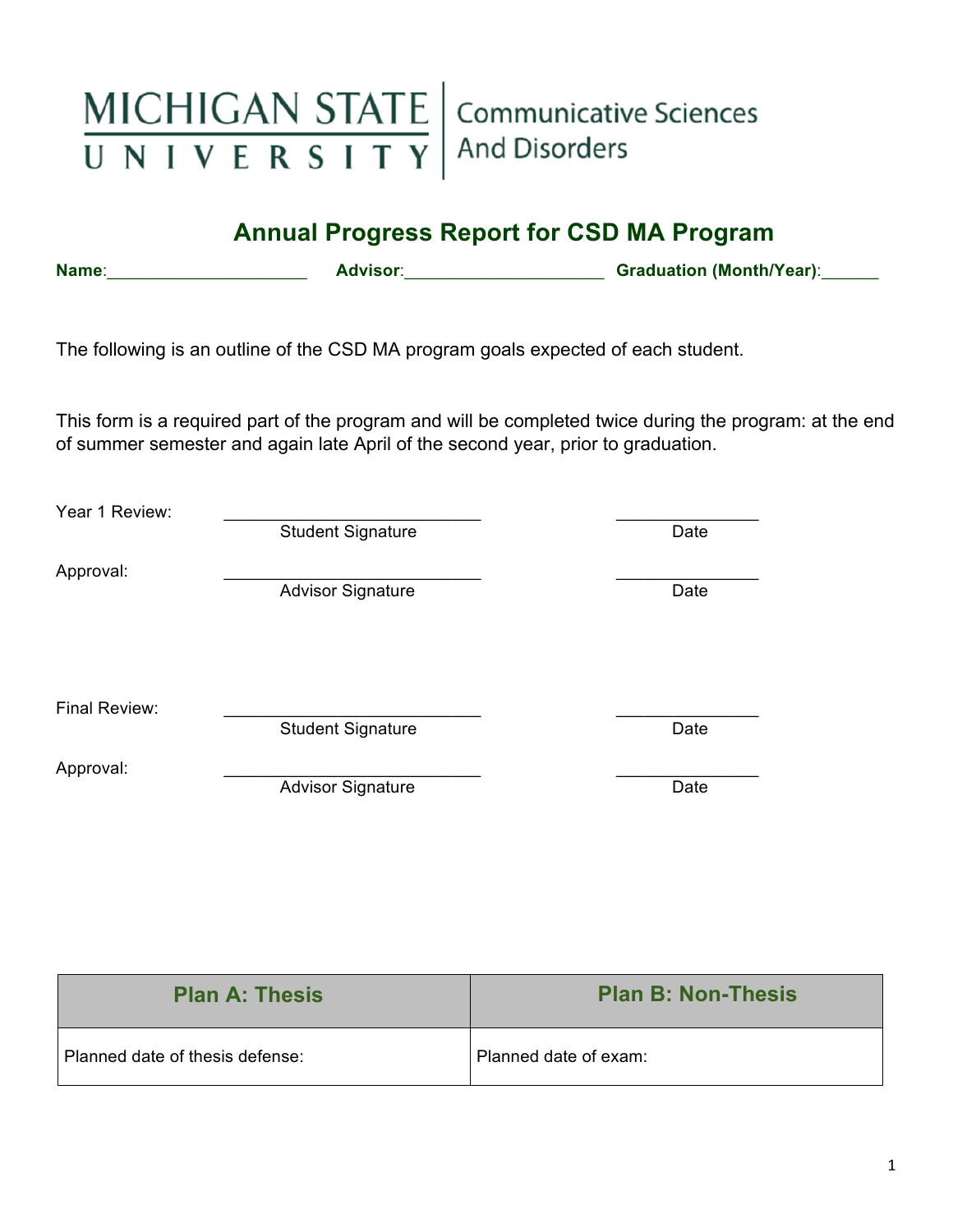| <b>Course</b><br><b>Number</b> | <b>Course Topic</b>                                                  | <b>Credits</b> | <b>Sem/Year</b><br><b>Taken</b> | <b>Grade</b> |
|--------------------------------|----------------------------------------------------------------------|----------------|---------------------------------|--------------|
| <b>CSD 803</b>                 | <b>Research Methods</b>                                              | 3              |                                 |              |
| <b>CSD 813</b>                 | Neuroanatomy and Neurophysiology of Speech,<br>Language, and Hearing | 3              |                                 |              |
| <b>CSD 815</b>                 | <b>Acquired Language Disorders</b>                                   | 3              |                                 |              |
| CAS 892-3                      | Developmental Language Disorders                                     | 3              |                                 |              |
| CAS 892-4                      | Autism and Related Neurodevelopmental Disorders                      | 3              |                                 |              |
| <b>CSD 830</b>                 | <b>Fluency Disorders</b>                                             | 3              |                                 |              |
| <b>CSD 840</b>                 | <b>Voice Disorders</b>                                               | 3              |                                 |              |
| <b>CSD 855</b>                 | Assessment and Treatment of Dysphagia                                | 3              |                                 |              |
| <b>CSD 860</b>                 | Articulation and Phonological Disorders                              | 3              |                                 |              |
| <b>CSD 865</b>                 | <b>Motor Speech Disorders</b>                                        | 3              |                                 |              |
| <b>CSD 880</b>                 | <b>Clinical Proseminar: Professional Issues</b>                      | 3              |                                 |              |
| <b>CSD 883</b>                 | Clinical Practicum in Speech-Language Pathology                      | 3              |                                 |              |
| <b>CSD 883</b>                 | Clinical practicum in Speech-Language Pathology                      | 3              |                                 |              |
| <b>CSD 883</b>                 | Clinical Practicum in Speech-Language Pathology                      | 3              |                                 |              |
| <b>CSD 883</b>                 | Clinical practicum in Speech-Language Pathology                      | 3              |                                 |              |
| Elective                       | CSD: 819 Cognitive-Communicative Disorders                           | 3              |                                 |              |
| Elective                       | CSD: 850 Medical Aspects of Speech-Language<br>Pathology             | 3              |                                 |              |
| Elective                       | CSD: 899 Master's Thesis Research                                    | 6              |                                 |              |
| Elective                       | Other (with Program Director approval)                               | 3              |                                 |              |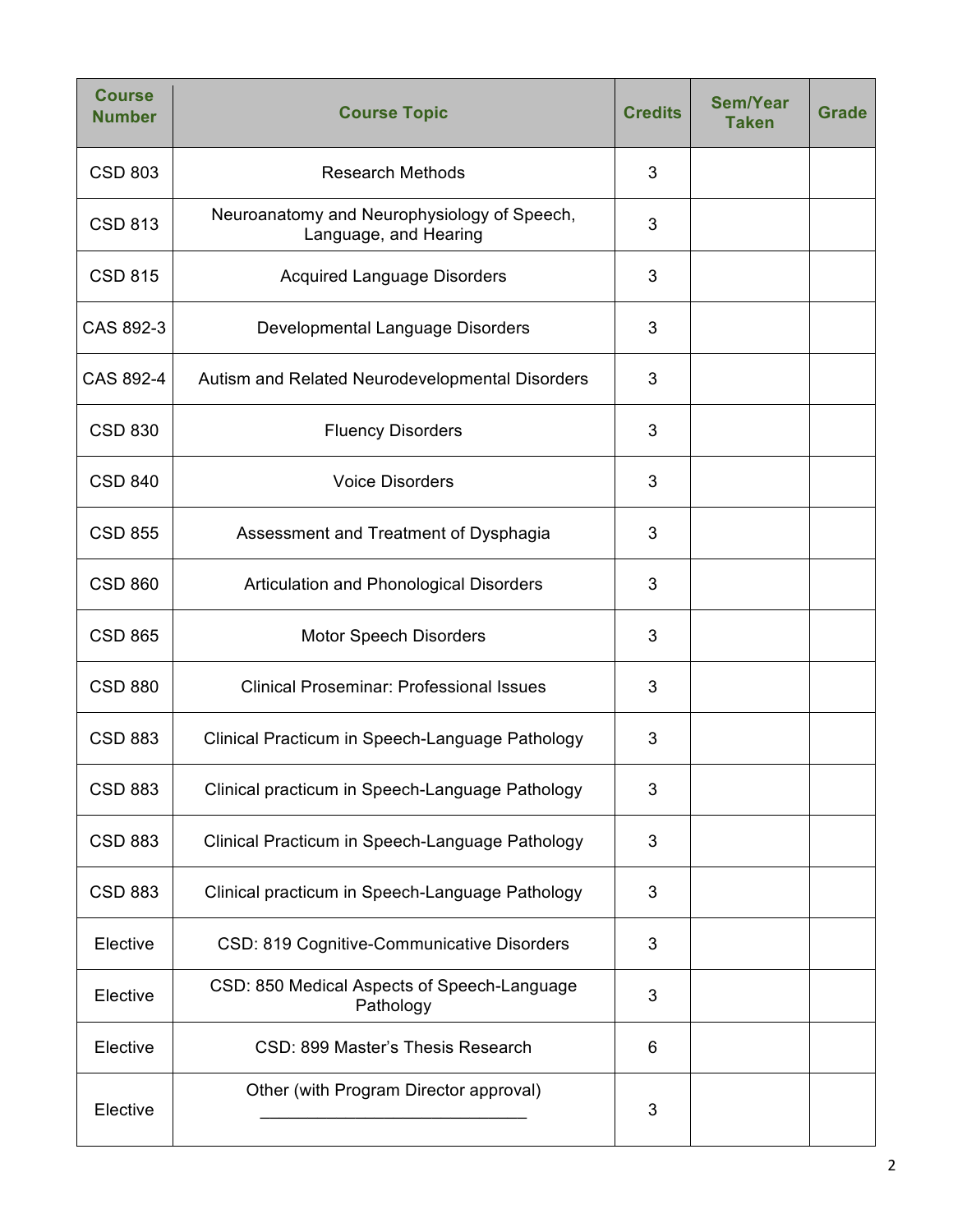## **A. Integrated Reasoning for Evidence-Based Practice**

**1. Acquire, analyze, and evaluate information from multiple evidence-based sources within and across disciplines to define problems and formulate solutions.**

| <b>Year 1 Review:</b>                                     |      |                      |                                               |  |  |
|-----------------------------------------------------------|------|----------------------|-----------------------------------------------|--|--|
| Relevant Course(s): ______________________                |      |                      |                                               |  |  |
| Progress toward goal:                                     | None | In Progress Complete |                                               |  |  |
| Comments:                                                 |      |                      |                                               |  |  |
| Plan to complete goal (e.g., courses, internships, etc.): |      |                      |                                               |  |  |
|                                                           |      |                      |                                               |  |  |
| <b>Final Review:</b>                                      |      |                      |                                               |  |  |
| Relevant Course(s): <u>____________</u>                   |      |                      | Internship Sites:<br><u>Internship Sites:</u> |  |  |
| Summary:                                                  |      |                      |                                               |  |  |
|                                                           |      |                      |                                               |  |  |

**2. Use a variety of inquiry strategies incorporating multiple views to make value judgments, solve problems, answer questions, and generate new understanding related to clinical practice.**

#### **Year 1 Review:**

| Relevant Course(s): | Internship Sites: |
|---------------------|-------------------|
|---------------------|-------------------|

| Progress toward goal: | None | In Progress Complete |  |
|-----------------------|------|----------------------|--|
|                       |      |                      |  |

Comments:

Plan to complete goal (e.g., courses, internships, etc.):

#### **Final Review:**

Relevant Course(s): <br>
Hernship Sites: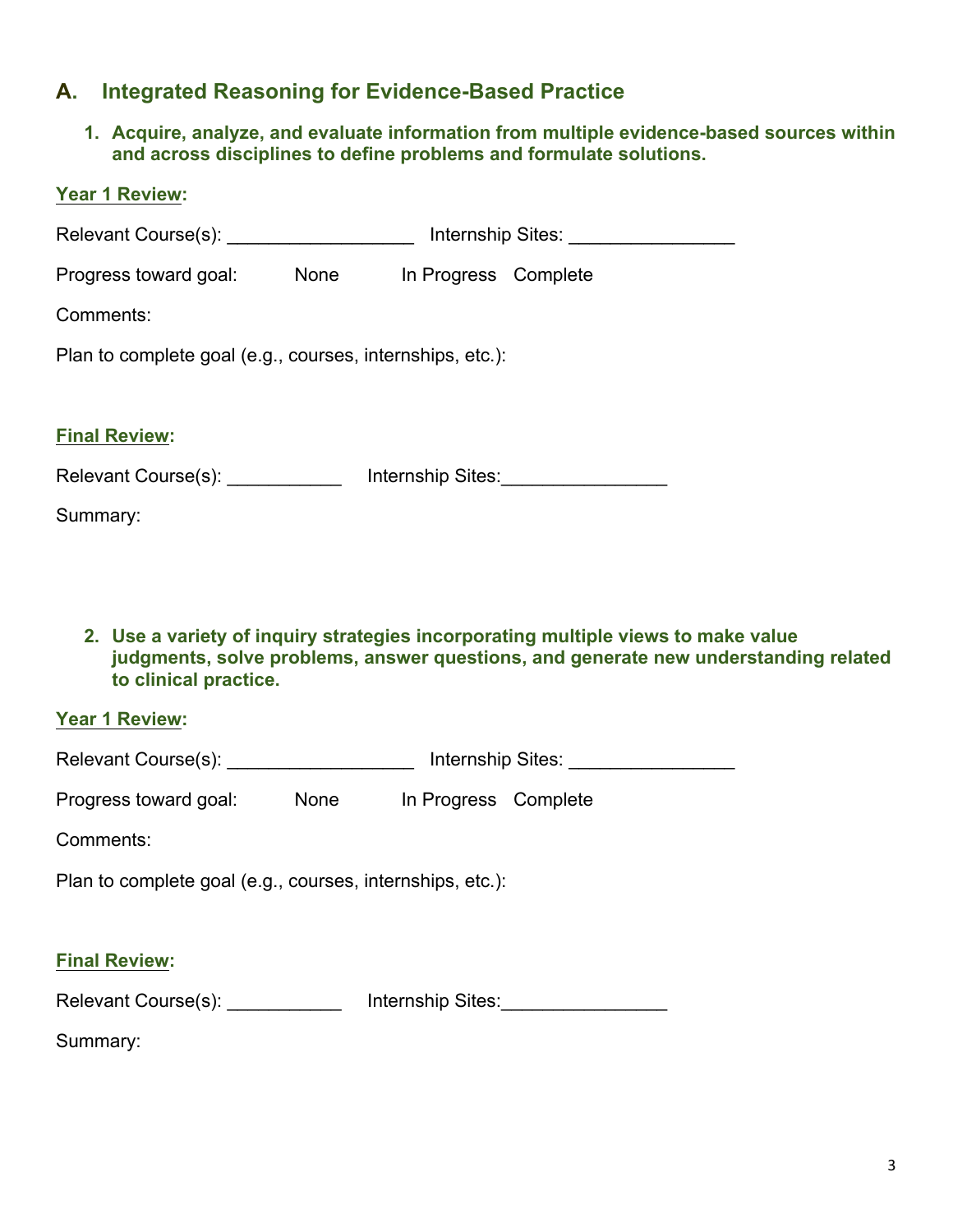#### **3. Demonstrate competency of technology for tools of clinical practice.**

# **Year 1 Review:**  Relevant Course(s): \_\_\_\_\_\_\_\_\_\_\_\_\_\_\_\_\_\_\_\_\_\_ Internship Sites: \_\_\_\_\_\_\_\_\_\_\_\_\_\_\_\_\_\_\_ Progress toward goal: None In Progress Complete Comments: Plan to complete goal (e.g., courses, internships, etc.):

Relevant Course(s): <br>
Hernship Sites:

Summary:

**Final Review:** 

#### **4. Demonstrate clinical competency suitable for professional practice.**

#### **Year 1 Review:**

Relevant Course(s): <br>
Relevant Course(s): <br>
The linternship Sites:

Progress toward goal: None In Progress Complete

Comments:

Plan to complete goal (e.g., courses, internships, etc.):

#### **Final Review:**

Relevant Course(s): \_\_\_\_\_\_\_\_\_\_\_\_\_\_ Internship Sites: \_\_\_\_\_\_\_\_\_\_\_\_\_\_\_\_\_\_\_\_\_\_\_\_\_\_\_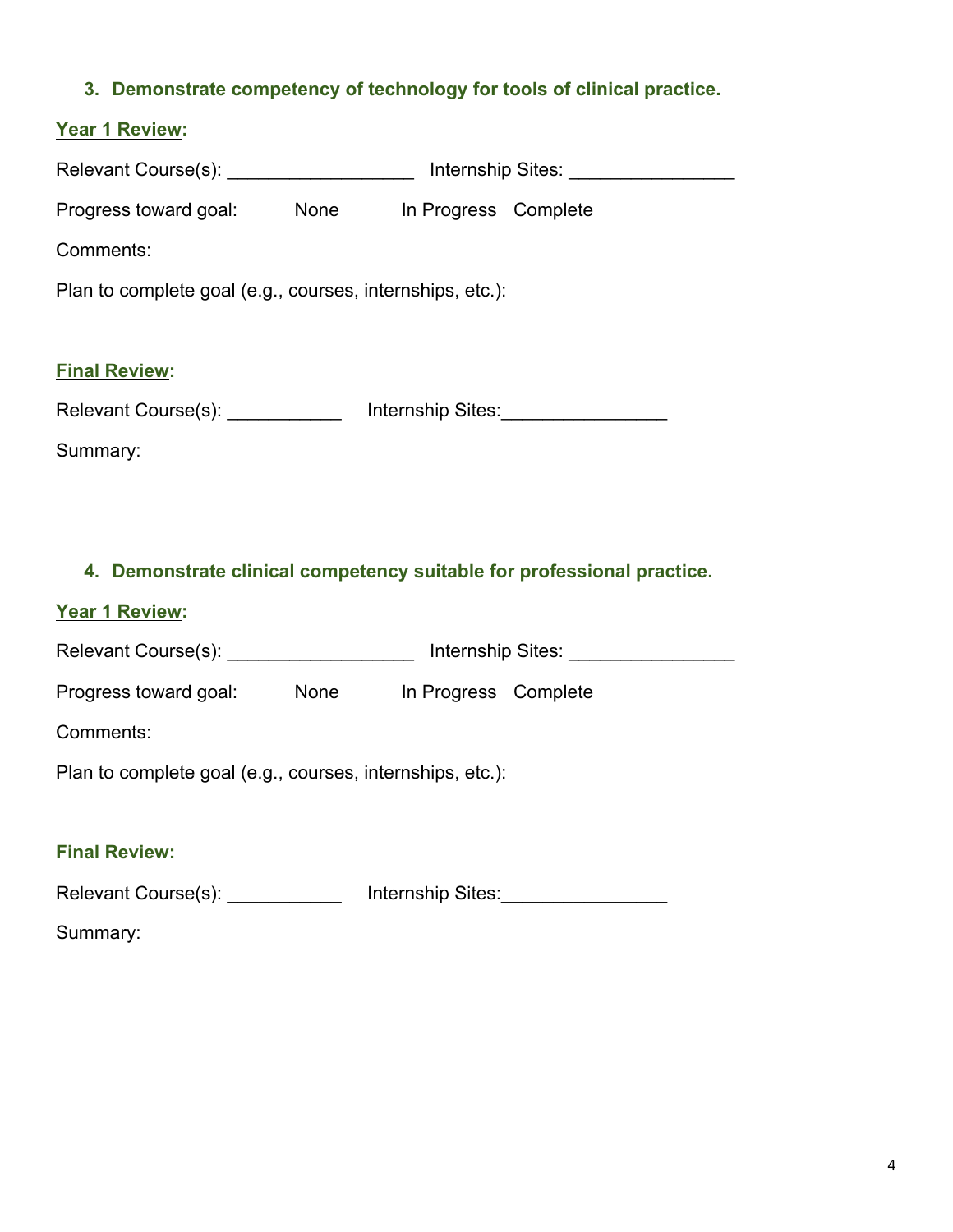## **B. Leadership and Effective Communication**

**1. Demonstrate leadership by creating a vision, organization, enhancing talent and skills, adapting to barriers, motivation, and others through team activities.**

| Year 1 Review:                                                                   |  |                                      |
|----------------------------------------------------------------------------------|--|--------------------------------------|
| Relevant Course(s): ______________________ Internship Sites: ___________________ |  |                                      |
| Progress toward goal: None In Progress Complete                                  |  |                                      |
| Comments:                                                                        |  |                                      |
| Plan to complete goal (e.g., courses, internships, etc.):                        |  |                                      |
|                                                                                  |  |                                      |
| <b>Final Review:</b>                                                             |  |                                      |
| Relevant Course(s): _____________ Internship Sites: ____________________________ |  |                                      |
| Summary:                                                                         |  |                                      |
|                                                                                  |  |                                      |
|                                                                                  |  |                                      |
|                                                                                  |  |                                      |
| 2. Demonstrate clear expression of vision and execution of goals.                |  |                                      |
| <b>Year 1 Review:</b>                                                            |  |                                      |
| Relevant Course(s): _____________________ Internship Sites: ____________________ |  |                                      |
| Progress toward goal: None In Progress Complete                                  |  |                                      |
| Comments:                                                                        |  |                                      |
| Plan to complete goal (e.g., courses, internships, etc.):                        |  |                                      |
|                                                                                  |  |                                      |
| <b>Final Review:</b>                                                             |  |                                      |
| Relevant Course(s): ____________                                                 |  | Internship Sites:___________________ |

**3. Engage in effective oral and written communication practices tailoring message to varied audiences and using all available communication technologies.**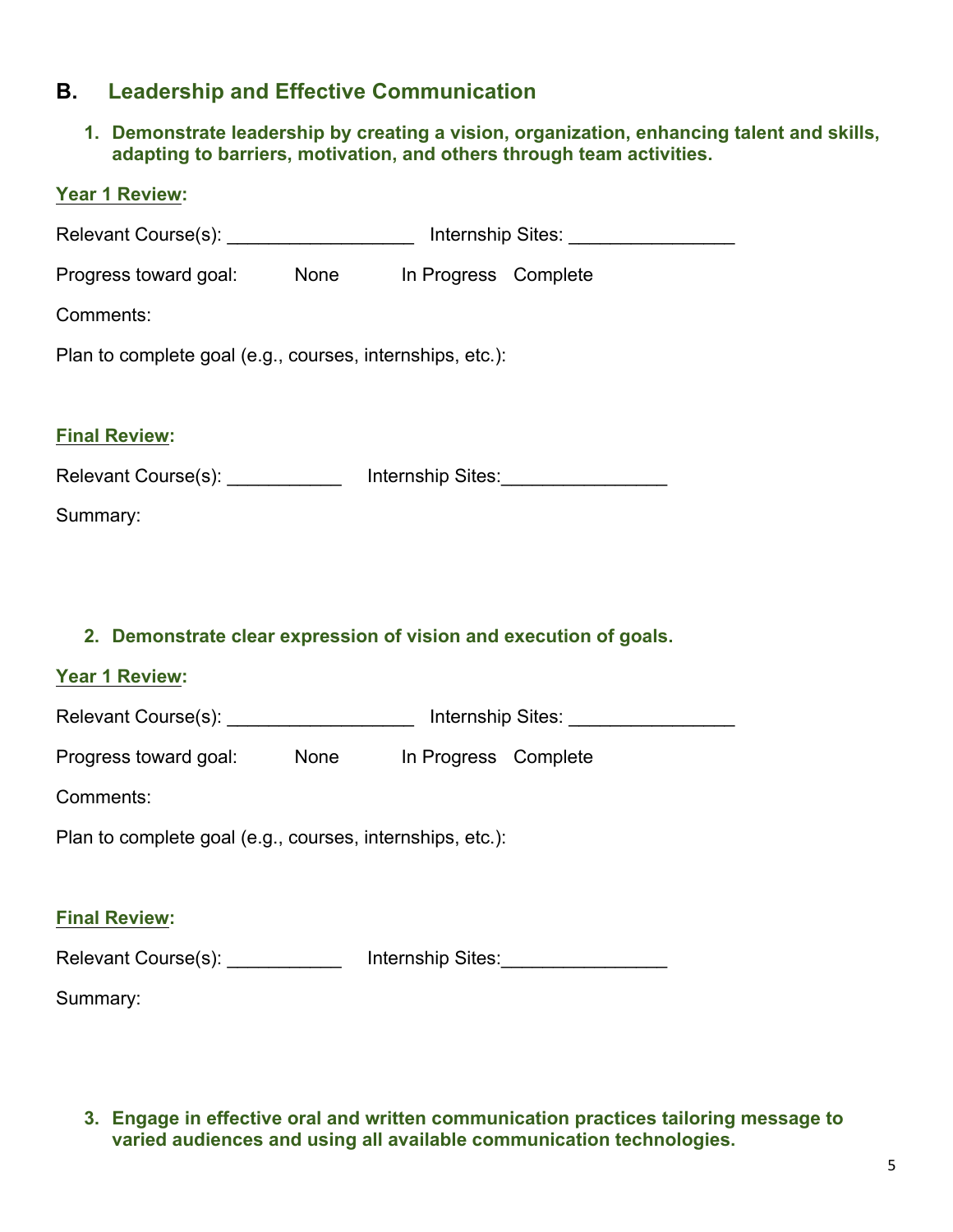#### **Year 1 Review:**

| Relevant Course(s):                                       |      |                      | Internship Sites: |
|-----------------------------------------------------------|------|----------------------|-------------------|
| Progress toward goal:                                     | None | In Progress Complete |                   |
| Comments:                                                 |      |                      |                   |
| Plan to complete goal (e.g., courses, internships, etc.): |      |                      |                   |
| <b>Final Review:</b>                                      |      |                      |                   |
| Relevant Course(s):                                       |      | Internship Sites:    |                   |

Summary:

# **C. Cultural Understanding**

**1. Demonstrate knowledge of cultural, socioeconomic, and linguistic differences and sensitivities to those differences relevant to communicative sciences and disorders.**

|--|

| Relevant Course(s): Relevant Course (s):                  |      |                      | Internship Sites: Note that the state of the state of the state of the state of the state of the state of the state of the state of the state of the state of the state of the state of the state of the state of the state of |
|-----------------------------------------------------------|------|----------------------|--------------------------------------------------------------------------------------------------------------------------------------------------------------------------------------------------------------------------------|
| Progress toward goal:                                     | None | In Progress Complete |                                                                                                                                                                                                                                |
| Comments:                                                 |      |                      |                                                                                                                                                                                                                                |
| Plan to complete goal (e.g., courses, internships, etc.): |      |                      |                                                                                                                                                                                                                                |
| <b>Final Review:</b>                                      |      |                      |                                                                                                                                                                                                                                |
| Relevant Course(s):                                       |      | Internship Sites:    |                                                                                                                                                                                                                                |

Summary:

### **2. Demonstrate competency in considering diversity in professional practice.**

#### **Year 1 Review:**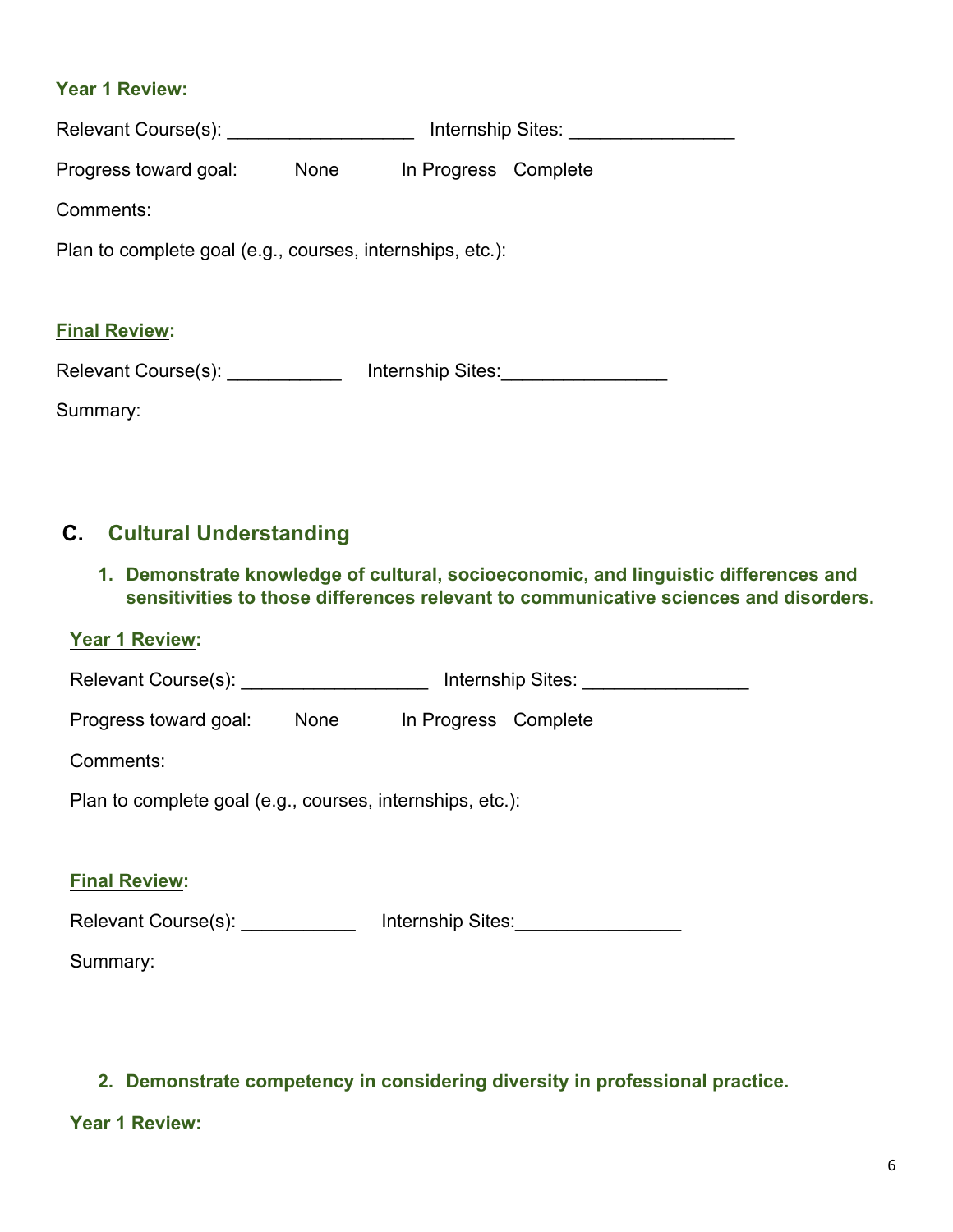|                                                           |             |                      | Internship Sites: |
|-----------------------------------------------------------|-------------|----------------------|-------------------|
| Progress toward goal:                                     | <b>None</b> | In Progress Complete |                   |
| Comments:                                                 |             |                      |                   |
| Plan to complete goal (e.g., courses, internships, etc.): |             |                      |                   |
|                                                           |             |                      |                   |
| <b>Final Review:</b>                                      |             |                      |                   |
| Relevant Course(s): _____________                         |             |                      |                   |
| Summary:                                                  |             |                      |                   |
|                                                           |             |                      |                   |

# **D. Professional Engagement and Outreach**

## **1. Understand the range of clinical delivery models for professional practice.**

| <b>Year 1 Review:</b>                                     |      |                      |  |
|-----------------------------------------------------------|------|----------------------|--|
| Relevant Course(s):                                       |      | Internship Sites:    |  |
| Progress toward goal:                                     | None | In Progress Complete |  |
| Comments:                                                 |      |                      |  |
| Plan to complete goal (e.g., courses, internships, etc.): |      |                      |  |
|                                                           |      |                      |  |
| <b>Final Review:</b>                                      |      |                      |  |
| Relevant Course(s):                                       |      | Internship Sites:    |  |

| 2. Demonstrate ethical behavior in professional practice including the American Speech- |
|-----------------------------------------------------------------------------------------|
| Language-Hearing Association (ASHA) Code of Ethics.                                     |

**Year 1 Review:**